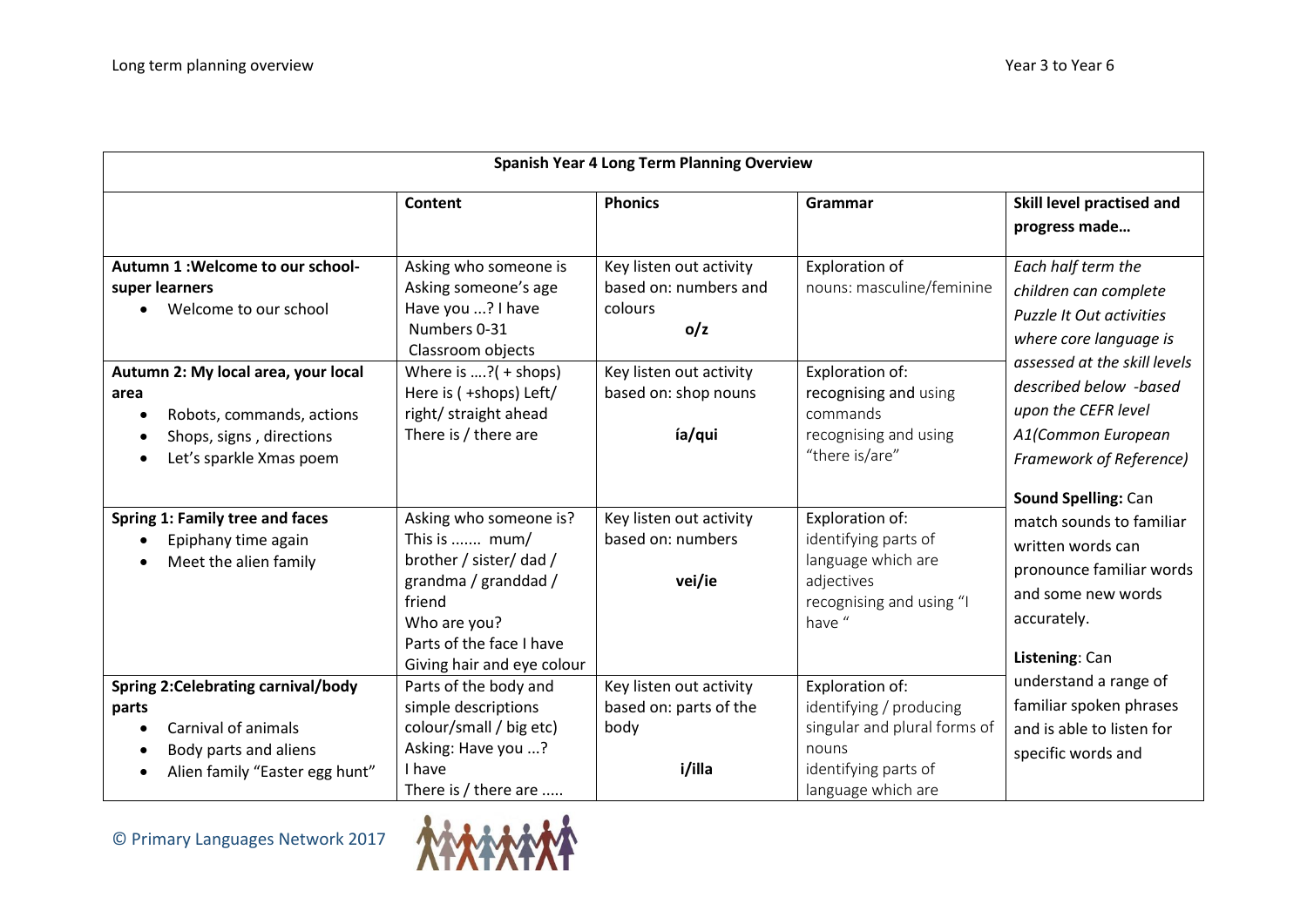|                                                                                                                                                            |                                                                                                                                                                                          |                                                          | adjectives                                                                                                                                           | phrases                                                                                                                                                                                                                                                                           |
|------------------------------------------------------------------------------------------------------------------------------------------------------------|------------------------------------------------------------------------------------------------------------------------------------------------------------------------------------------|----------------------------------------------------------|------------------------------------------------------------------------------------------------------------------------------------------------------|-----------------------------------------------------------------------------------------------------------------------------------------------------------------------------------------------------------------------------------------------------------------------------------|
| Summer 1: Feeling unwell/ Jungle                                                                                                                           | How are you feeling?                                                                                                                                                                     | Key listen out activity                                  | Exploration of:                                                                                                                                      |                                                                                                                                                                                                                                                                                   |
| animals                                                                                                                                                    | Simple everyday illnesses                                                                                                                                                                | based on: questions                                      | identifying/producing                                                                                                                                | Speaking: Can ask and                                                                                                                                                                                                                                                             |
| I don't feel well                                                                                                                                          | statements                                                                                                                                                                               |                                                          | singular and plural                                                                                                                                  | answer simple questions                                                                                                                                                                                                                                                           |
| Walking through the jungle                                                                                                                                 | Jungle animals                                                                                                                                                                           | cuá                                                      |                                                                                                                                                      | and give basic                                                                                                                                                                                                                                                                    |
| (story and rhyme) plus dragons                                                                                                                             | Using body part nouns                                                                                                                                                                    |                                                          | masculine/feminine nouns                                                                                                                             | information and can                                                                                                                                                                                                                                                               |
| and unicorns -fantastical                                                                                                                                  | and colours in simple                                                                                                                                                                    |                                                          |                                                                                                                                                      | pronounce familiar words                                                                                                                                                                                                                                                          |
| animal descriptions                                                                                                                                        | sentences (noun, verb<br>adjective)                                                                                                                                                      |                                                          |                                                                                                                                                      | and some new words                                                                                                                                                                                                                                                                |
|                                                                                                                                                            |                                                                                                                                                                                          |                                                          |                                                                                                                                                      | accurately.                                                                                                                                                                                                                                                                       |
| <b>Summer 2: Summer time</b><br>Weather plus Enormous Turnip<br>$\bullet$<br>performance story<br>Ice creams and simple ice<br>$\bullet$<br>cream roleplay | Asking /answering simple<br>weather phrases<br>Ice creams- asking for a<br>flavour<br>Asking the price<br>Asking politely for an item<br>Instructions to make a<br>fantastical ice cream | Key listen out activity<br>based on: weather<br>qué/hace | Exploration of:<br>identifying verbs in simple<br>present tense sentences<br>polite requests :-"I would<br>like                                      | Reading: Can understand<br>simple written phrases.<br>Can match sounds to<br>familiar written words<br>Writing: Can spell some<br>familiar written words<br>and phrases accurately<br>and can write simple<br>sentences with limited<br>mistakes so the message<br>is understood. |
| <b>DFE ATS and skill level</b><br>During the first stage of language learning, children will explore all 12 DFE Attainment Targets.                        |                                                                                                                                                                                          |                                                          | Language Learning Skill level practise<br>During the second stage of language learning, children<br>will explore and attempt to master the following |                                                                                                                                                                                                                                                                                   |
|                                                                                                                                                            |                                                                                                                                                                                          |                                                          | language learning skills linked to the 12 DfE ATs                                                                                                    |                                                                                                                                                                                                                                                                                   |
| Listen attentively to spoken language and show understanding by joining in and responding                                                                  |                                                                                                                                                                                          |                                                          | listen attentively and understand more complex phrases                                                                                               |                                                                                                                                                                                                                                                                                   |
|                                                                                                                                                            |                                                                                                                                                                                          |                                                          | and sentences                                                                                                                                        |                                                                                                                                                                                                                                                                                   |

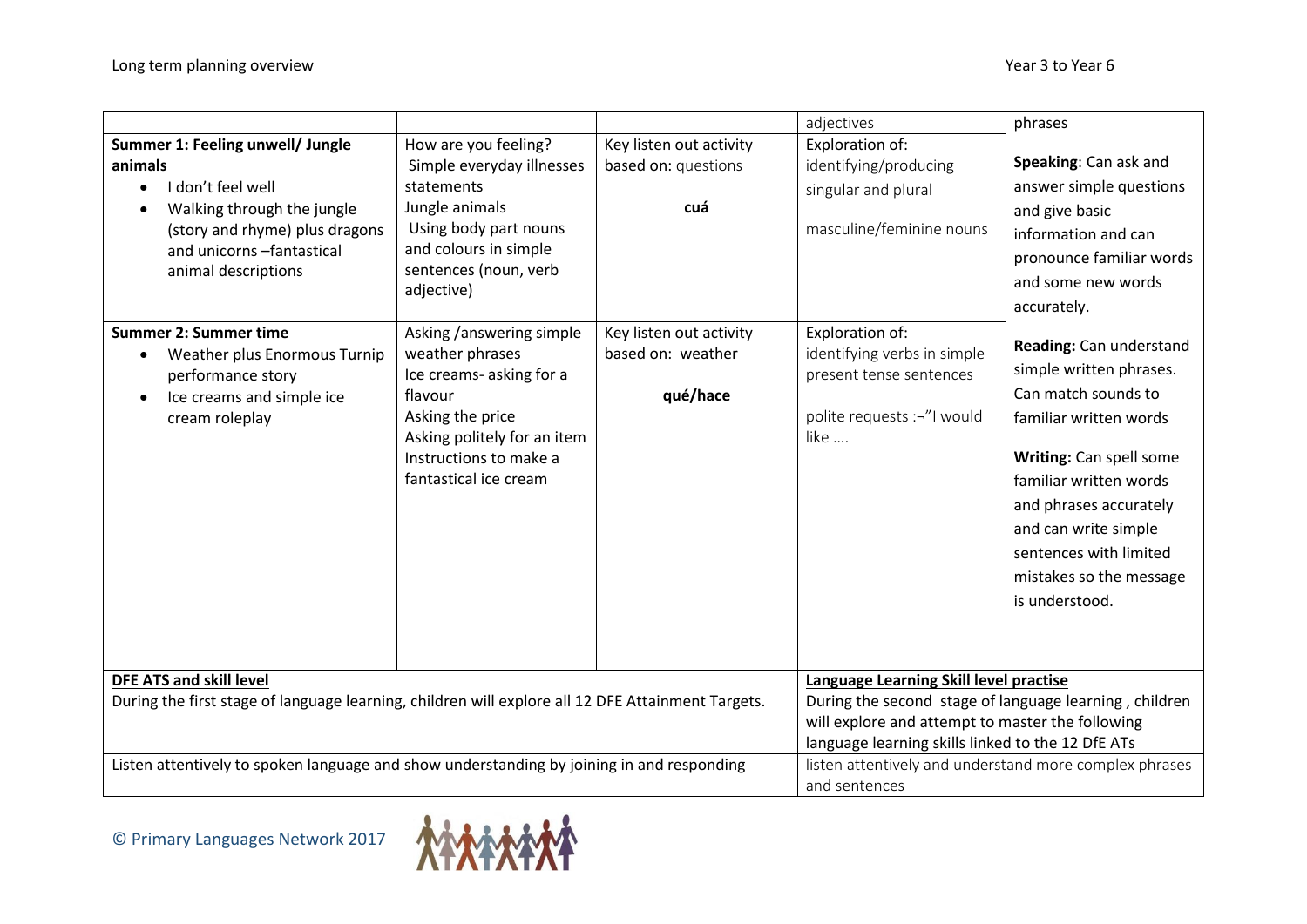|                                                                                              | Identify specific sounds, phonemes and words            |
|----------------------------------------------------------------------------------------------|---------------------------------------------------------|
|                                                                                              | listen for specific words and phrases                   |
| Explore the patterns and sounds of language through songs, rhymes and link spelling of sound | listen for sounds, rhyme and rhythm                     |
| and meaning of words                                                                         | identify specific sounds/phonemes/words                 |
|                                                                                              | focus on correct pronunciation and intonation           |
| Engage in conversations; ask and answer questions; express opinions and respond to those of  | prepare and practise a simple conversation reusing      |
| others; seek clarification and help                                                          | familiar vocabulary and structures (in new contexts)    |
|                                                                                              | ask and answer questions on several topics              |
|                                                                                              | devise and perform simple roleplays)                    |
| Speak in sentences, using familiar vocabulary, phrases and basic language structures         | ask and answer questions on several topics              |
|                                                                                              | prepare and practise a simple conversation reusing      |
|                                                                                              | familiar vocabulary and structures (in new contexts)    |
|                                                                                              | perform simple communicative tasks using single         |
|                                                                                              | words, phrases and short sentences                      |
| Develop accurate pronunciation and intonation, so that others understand                     | Imitate pronunciation                                   |
|                                                                                              | identify specific sounds, phonemes, words. Imitate      |
|                                                                                              | pronunciation                                           |
|                                                                                              | perform simple communicative tasks using single         |
|                                                                                              | words/phrases and sentences                             |
|                                                                                              | develop accuracy in pronunciation                       |
| Present ideas and information orally to a range of audiences                                 | perform simple communicative tasks using single         |
|                                                                                              | words/phrases and sentences                             |
|                                                                                              | memorise and present a short spoken text                |
|                                                                                              | prepare and practise a simple conversation reusing      |
|                                                                                              | familiar vocabulary and structures (in new contexts)    |
| Read carefully and show understanding of words, phrases and simple writing                   | read a range of familiar written phrases                |
|                                                                                              | apply phonic and whole word knowledge of the new        |
|                                                                                              | language in order to locate words in a reference source |
|                                                                                              | attempt to recite a short piece of narrative by reading |
|                                                                                              | aloud from the text                                     |
|                                                                                              | read and understand a range of familiar phrases         |
| Appreciate stories, songs, poems and rhymes in the language                                  | listen and respond to rhymes/songs/stories              |
|                                                                                              | attempt to recite a short piece of narrative by reading |